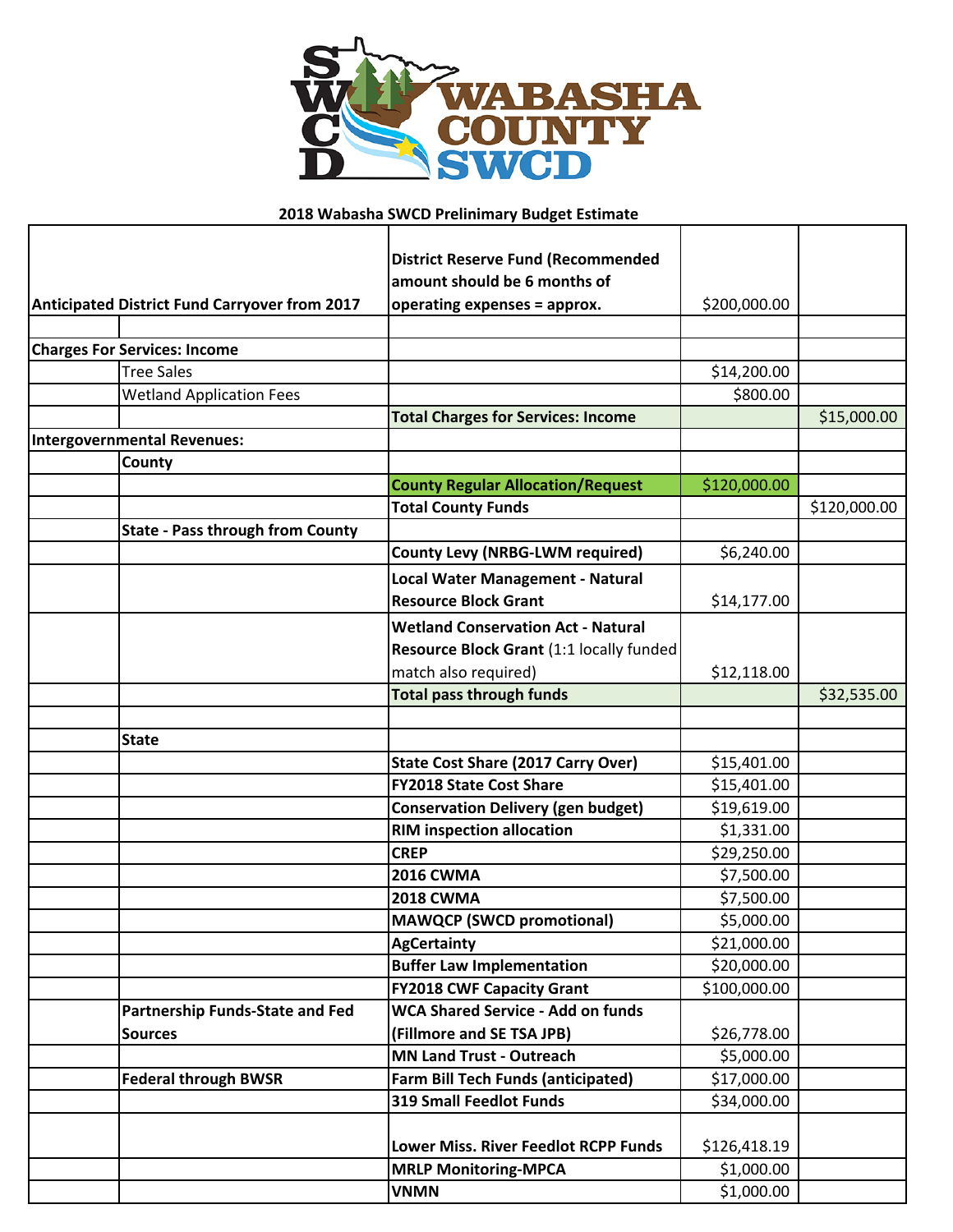|                               |                                     | <b>Total State Revenue</b>                |              | \$242,002.00 |
|-------------------------------|-------------------------------------|-------------------------------------------|--------------|--------------|
| <b>Miscellaneous Revenue:</b> |                                     |                                           |              |              |
|                               | <b>Interest Earnings CD's</b>       |                                           | \$0.00       |              |
|                               | <b>Interest Earnings MM's</b>       |                                           | \$400.00     |              |
|                               |                                     | <b>Total Misc. Revenue</b>                |              | \$400.00     |
| <b>TOTALS-Revenue:</b>        |                                     |                                           |              |              |
|                               |                                     | <b>Total Revenue for 2018</b>             | \$621,133.19 |              |
|                               |                                     |                                           |              |              |
|                               | <b>District Operations: Expense</b> |                                           |              |              |
|                               |                                     |                                           |              |              |
|                               |                                     |                                           |              |              |
|                               | Capital Outlay                      |                                           |              |              |
|                               | <b>Other Services and Charges</b>   |                                           |              |              |
|                               |                                     | Advertising and Posting Expense           | \$2,000.00   |              |
|                               |                                     | <b>Building Rent</b>                      | \$10,500.00  |              |
|                               |                                     | <b>Conferences and Conventions</b>        | \$5,000.00   |              |
|                               |                                     | <b>Education and Information</b>          | \$3,500.00   |              |
|                               |                                     | <b>Employee Education and Training</b>    | \$3,000.00   |              |
|                               |                                     |                                           |              |              |
|                               | May be charged to specific programs | <b>Employee Expenses</b>                  | \$2,000.00   |              |
|                               |                                     |                                           |              |              |
|                               | May be charged to specific programs | <b>Employee Mileage</b>                   | \$2,000.00   |              |
|                               |                                     | <b>Equipment Maintenance</b>              | \$1,500.00   |              |
|                               |                                     | <b>Fees and Dues</b>                      | \$14,000.00  |              |
|                               |                                     | Insurance Expenses (MCIT)                 | \$10,000.00  |              |
|                               |                                     | <b>Internet Expenses</b>                  | \$1,300.00   |              |
|                               |                                     | <b>Misc Charges for Services</b>          | \$850.00     |              |
|                               |                                     | Postage                                   | \$700.00     |              |
|                               |                                     | <b>Professional Expenses</b>              | \$3,000.00   |              |
|                               |                                     | <b>Contracted Services/Other Services</b> | \$3,670.94   |              |
|                               |                                     | Audit                                     | \$10,000.00  |              |
|                               |                                     | Subs & Pubs                               | \$800.00     |              |
|                               |                                     | <b>Supervisors Expenses</b>               | \$2,000.00   |              |
|                               |                                     | <b>Supervisors Mileage</b>                | \$4,664.53   |              |
|                               |                                     | <b>Telephone Expense</b>                  | \$1,600.00   |              |
|                               |                                     | Vehicle Expense                           | \$3,500.00   |              |
|                               |                                     | <b>Other Services and Charges</b>         | \$300.00     |              |
|                               | <b>Personnel Services</b>           | <b>TOTAL</b>                              |              | \$85,885.47  |
|                               |                                     |                                           |              |              |
|                               | estimated current                   | <b>Employee Salary Permanent</b>          | \$208,726.92 |              |
|                               |                                     | <b>Employer Health Insurance</b>          | \$46,259.04  |              |
|                               |                                     | <b>Employer Dental</b>                    | \$1,323.84   |              |
|                               |                                     | Employer Life Insurance                   | \$336.00     |              |
|                               |                                     | 6.20% Employer Share FICA                 | \$12,941.07  |              |
|                               |                                     | 1.45% Employer Share Medicare             | \$3,026.54   |              |
|                               |                                     | 7.50% Employer Share PERA                 | \$15,654.52  |              |
|                               |                                     | <b>Supervisors Compensation</b>           | \$12,000.00  |              |
|                               |                                     |                                           |              |              |
|                               |                                     | <b>TOTAL</b>                              |              | \$300,267.93 |
| <b>Program Expenditures:</b>  |                                     |                                           |              |              |
|                               | District                            |                                           |              |              |
|                               |                                     |                                           |              |              |